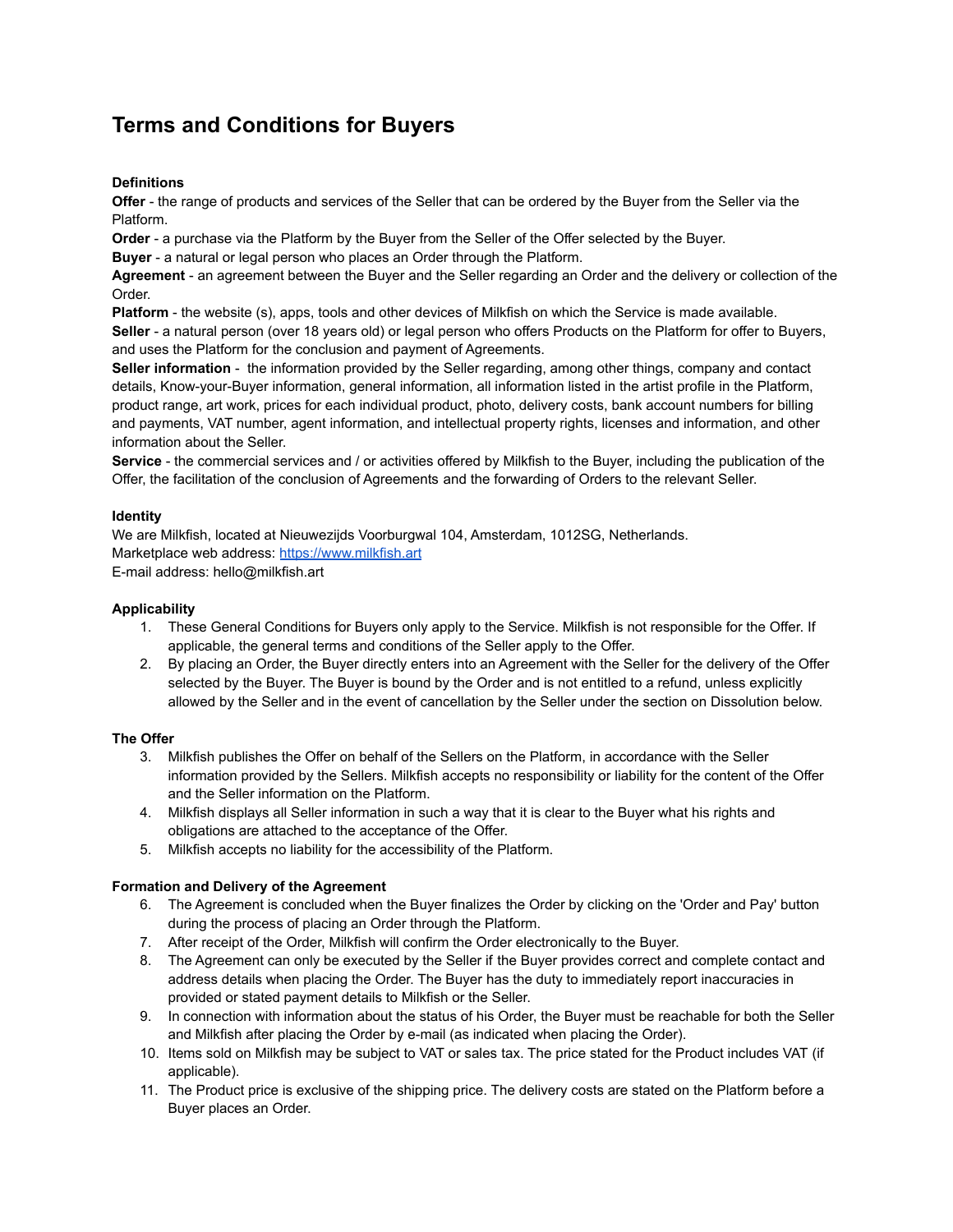- 12. We are careful when passing on Your Order to the Seller who is responsible for the performance of the Agreement. The Seller delivers to the address You have given to Milkfish, so check it carefully before You place an order. On Our Marketplace We give You an indication of the delivery time of each Product, please note: this is only an indication and You cannot derive any rights from this. We are not responsible for the delivery time of Products from Sellers.
- 13. The Seller makes the Order available for delivery to the Buyer in accordance with any terms and conditions of delivery of the Seller.
- 14. If the Seller has the Order delivered to the Buyer by a third party, the Seller is responsible for the delivery and the costs thereof (in accordance with the Seller's own policy agreed upon with the Buyer for the Product). The Seller and the Buyer indemnifies Milkfish against claims from third parties in connection with the delivery and the costs thereof.
- 15. The risk of damage and / or loss of Products of Sellers is borne by the Seller until it is received by the Buyer, or someone who may sign on the Buyer's behalf.
- 16. Milkfish does not accept any liability in connection with the implementation of the Agreement.

### **Dissolution of the Agreement and cancellation of the Order**

- 17. The statutory reflection period for distance sales does not apply to orders on Milkfish, because orders are placed with independent Sellers. The Seller may, in their own discretion, decide to accept refunds and returns. We have no influence on this. Products from Sellers can never be returned to Milkfish.
- 18. The Buyer can cancel the Order within one (1) day of the purchase. Thereafter, Cancellation of the Order by the Buyer is only possible if the Seller explicitly indicates that returns of the Order by the Buyer is possible.
- 19. The Seller has the right to cancel the Order if, for example, the Offer is no longer available, the Buyer has provided an incorrect or unreachable telephone number and other contact details, or in case of force majeure.
- 20. If the Buyer places a false Order (for example by providing incorrect contact details) or otherwise fails to fulfill his obligations under the Agreement , Milkfish may decide to refuse future Orders from the relevant Buyer.
- 21. Milkfish has the right to refuse Orders and to cancel Agreements on behalf of the Seller if there are reasonable doubts about the correctness or authenticity of the Order or the contact details. If the Buyer places seemingly false or fraudulent Orders, Milkfish can report this to the police.

#### **Payment**

- 22. The moment the Agreement has been concluded in accordance with article 6 of these General Terms and Conditions Buyers, the Buyer is obliged to pay the Seller for the Order. The Buyer can fulfill this payment obligation by paying with an online payment method via the Platform.
- 23. Subject to the provisions of articles 17 and 18 of these General Terms and Conditions for Buyers, a refund of an online payment is only possible if the Order cannot be delivered. The refund is always made to the same account from which the payment was made. Depending on the payment method used by the Buyer, this will take up to 14 working days to process.
- 24. The Seller has authorized Milkfish to receive the online payment from the Buyer on behalf of the Seller.
- 25. Milkfish is not a party to the invoicing of items ordered from Sellers and only provides an order summary. When ordering items from Sellers, the Buyer may request an invoice from the Seller via the Orders page.

#### **Complaints procedure**

- 26. Complaints from the Buyer about the Offer, the Order or the performance of the Agreement must be submitted to the Seller. The exclusive responsibility for the Seller's offer and the execution of the agreement lies with the Seller. Milkfish can only act as an intermediary.
- 27. Complaints as described in article 26 must be submitted fully and clearly described to the Seller within a reasonable time after the Buyer has discovered the defects.
- 28. If the dispute cannot be resolved, the Buyer or the Seller must file a complaint via the European Commission's ODR platform. This platform can be found at http://ec.europa.eu/odr . Milkfish explicitly excludes the use of Alternative Dispute Resolution as referred to in Directive 2013/11 / EU.

**Liability**